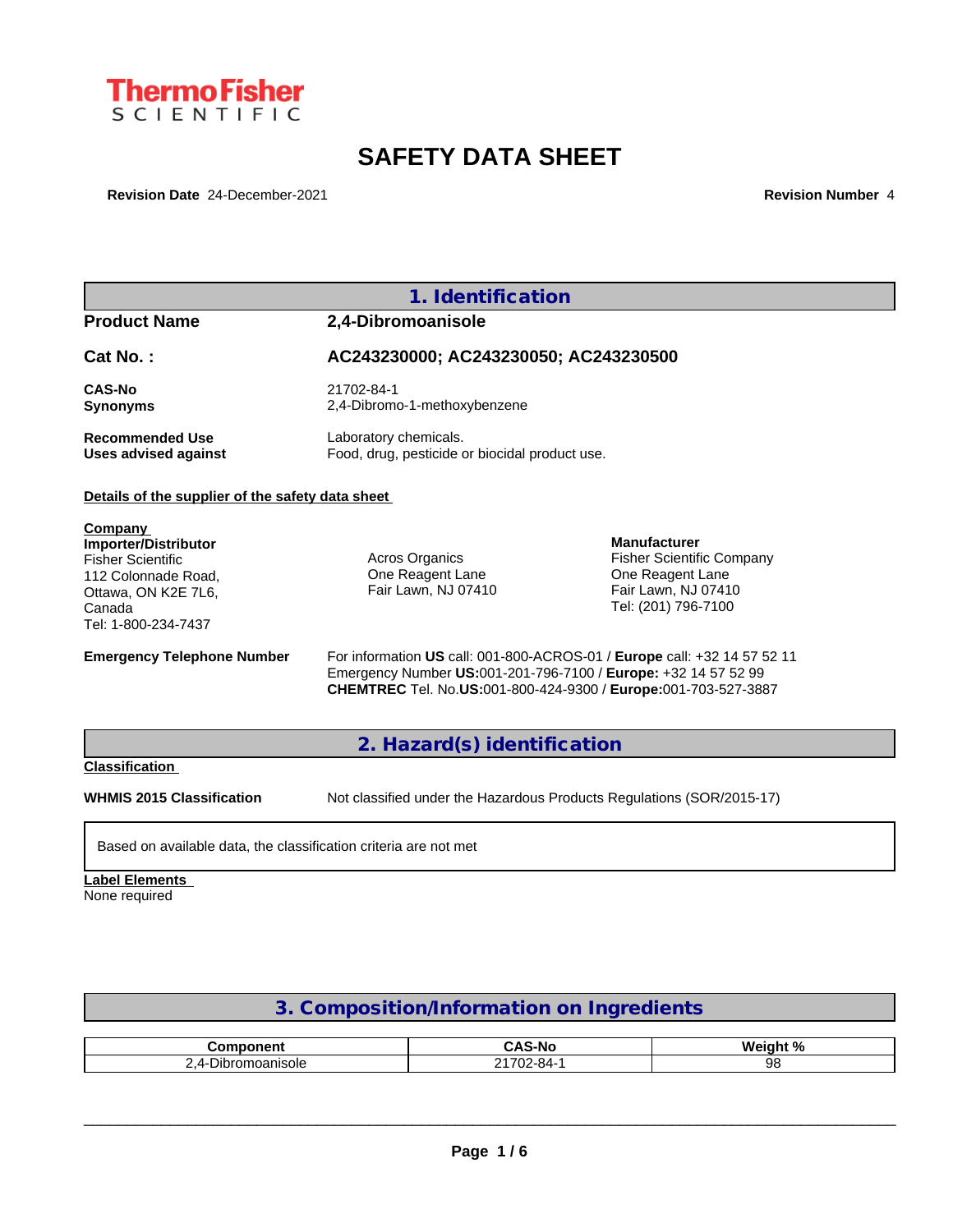| 4. First-aid measures                                               |                                                                                                                                 |  |  |  |  |
|---------------------------------------------------------------------|---------------------------------------------------------------------------------------------------------------------------------|--|--|--|--|
| <b>Eye Contact</b>                                                  | Rinse immediately with plenty of water, also under the eyelids, for at least 15 minutes. Get<br>medical attention.              |  |  |  |  |
| <b>Skin Contact</b>                                                 | Wash off immediately with soap and plenty of water while removing all contaminated<br>clothes and shoes. Get medical attention. |  |  |  |  |
| <b>Inhalation</b>                                                   | Remove from exposure, lie down. Remove to fresh air. If not breathing, give artificial<br>respiration.                          |  |  |  |  |
| <b>Ingestion</b>                                                    | Clean mouth with water. Get medical attention.                                                                                  |  |  |  |  |
| <b>Most important symptoms/effects</b><br><b>Notes to Physician</b> | No information available.<br>Treat symptomatically                                                                              |  |  |  |  |

 $\_$  ,  $\_$  ,  $\_$  ,  $\_$  ,  $\_$  ,  $\_$  ,  $\_$  ,  $\_$  ,  $\_$  ,  $\_$  ,  $\_$  ,  $\_$  ,  $\_$  ,  $\_$  ,  $\_$  ,  $\_$  ,  $\_$  ,  $\_$  ,  $\_$  ,  $\_$  ,  $\_$  ,  $\_$  ,  $\_$  ,  $\_$  ,  $\_$  ,  $\_$  ,  $\_$  ,  $\_$  ,  $\_$  ,  $\_$  ,  $\_$  ,  $\_$  ,  $\_$  ,  $\_$  ,  $\_$  ,  $\_$  ,  $\_$  ,

**5. Fire-fighting measures**

| <b>Suitable Extinguishing Media</b>                        | Water spray. Carbon dioxide $(CO_2)$ . Dry chemical. Alcohol resistant foam. |
|------------------------------------------------------------|------------------------------------------------------------------------------|
| Unsuitable Extinguishing Media                             | No information available                                                     |
| <b>Flash Point</b><br>Method -                             | No information available<br>No information available                         |
| <b>Autoignition Temperature</b><br><b>Explosion Limits</b> | No information available                                                     |
| <b>Upper</b>                                               | No data available                                                            |
| Lower                                                      | No data available                                                            |
| Sensitivity to Mechanical Impact No information available  |                                                                              |
| <b>Sensitivity to Static Discharge</b>                     | No information available                                                     |

## **Specific Hazards Arising from the Chemical**

Keep product and empty container away from heat and sources of ignition.

## **Hazardous Combustion Products**

Carbon monoxide (CO). Carbon dioxide (CO2). Hydrogen halides.

## **Protective Equipment and Precautions for Firefighters**

As in any fire, wear self-contained breathing apparatus pressure-demand, MSHA/NIOSH (approved or equivalent) and full protective gear.

| <b>NFPA</b><br><b>Health</b>                                    | <b>Flammability</b>                                   | <b>Instability</b>                                                          | <b>Physical hazards</b><br>N/A |
|-----------------------------------------------------------------|-------------------------------------------------------|-----------------------------------------------------------------------------|--------------------------------|
|                                                                 | 6. Accidental release measures                        |                                                                             |                                |
| <b>Personal Precautions</b><br><b>Environmental Precautions</b> | See Section 12 for additional Ecological Information. | Ensure adequate ventilation. Use personal protective equipment as required. |                                |

**Methods for Containment and Clean** Sweep up and shovel into suitable containers for disposal. **Up**

|                 | 7. Handling and storage                                                                                                                         |
|-----------------|-------------------------------------------------------------------------------------------------------------------------------------------------|
| <b>Handling</b> | Avoid contact with skin and eyes. Do not breathe dust.                                                                                          |
| Storage.        | Keep in a dry, cool and well-ventilated place. Keep container tightly closed. Incompatible<br>Materials. Strong oxidizing agents. Strong acids. |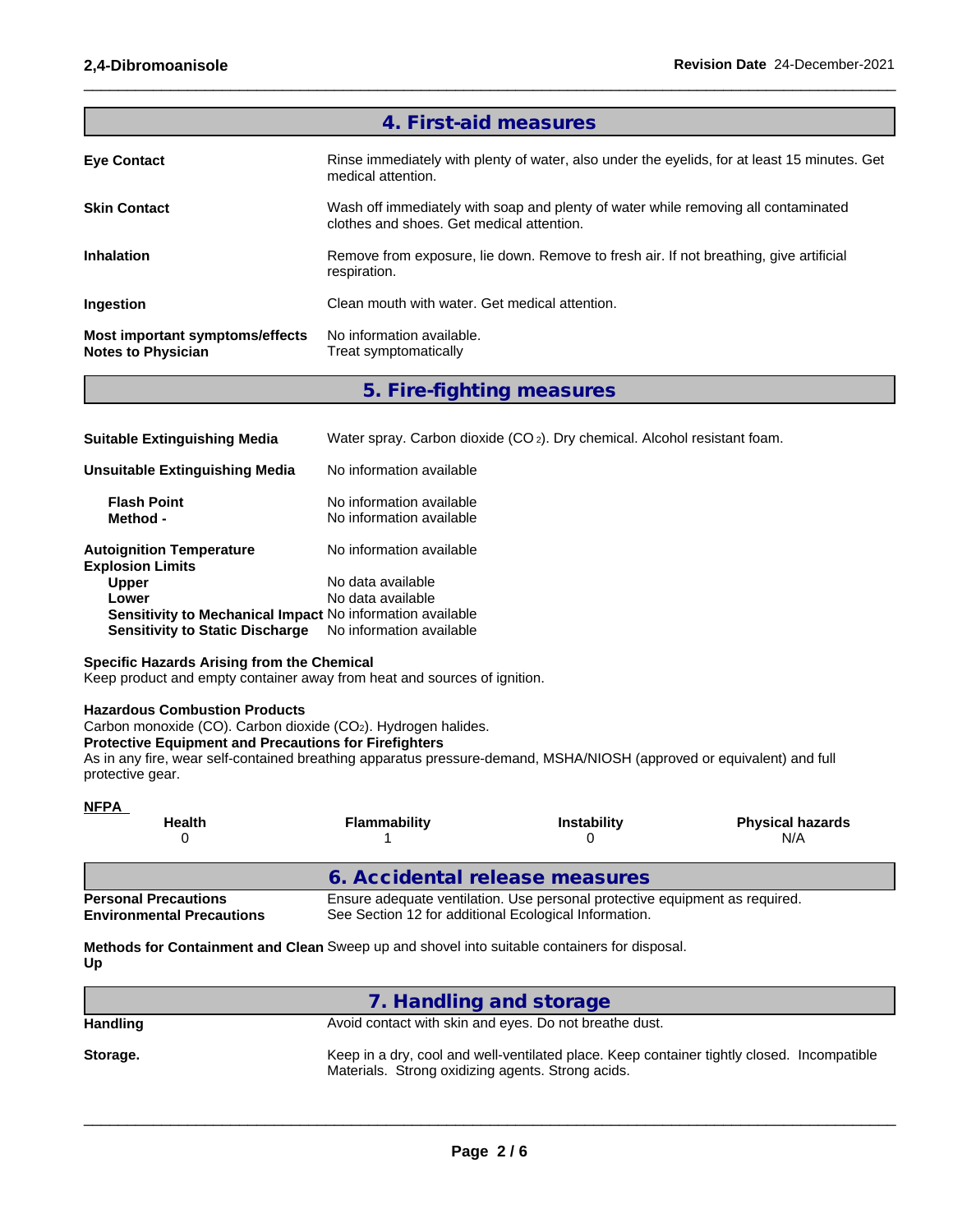## **8. Exposure controls / personal protection**

**Exposure Guidelines** This product does not contain any hazardous materials with occupational exposure limitsestablished by the region specific regulatory bodies.

 $\_$  ,  $\_$  ,  $\_$  ,  $\_$  ,  $\_$  ,  $\_$  ,  $\_$  ,  $\_$  ,  $\_$  ,  $\_$  ,  $\_$  ,  $\_$  ,  $\_$  ,  $\_$  ,  $\_$  ,  $\_$  ,  $\_$  ,  $\_$  ,  $\_$  ,  $\_$  ,  $\_$  ,  $\_$  ,  $\_$  ,  $\_$  ,  $\_$  ,  $\_$  ,  $\_$  ,  $\_$  ,  $\_$  ,  $\_$  ,  $\_$  ,  $\_$  ,  $\_$  ,  $\_$  ,  $\_$  ,  $\_$  ,  $\_$  ,

#### **Engineering Measures**

None under normal use conditions.

#### **Personal protective equipment**

| Wear appropriate protective eyeglasses or chemical safety goggles as described by<br><b>Eye Protection</b><br>OSHA's eye and face protection regulations in 29 CFR 1910.133 or European Standard<br>EN166. |                          |                        |                        |  |  |
|------------------------------------------------------------------------------------------------------------------------------------------------------------------------------------------------------------|--------------------------|------------------------|------------------------|--|--|
| <b>Hand Protection</b>                                                                                                                                                                                     | Protective gloves        |                        |                        |  |  |
| Glove material                                                                                                                                                                                             | <b>Breakthrough time</b> | <b>Glove thickness</b> | Glove comments         |  |  |
| Nitrile rubber                                                                                                                                                                                             | See manufacturers        |                        | Splash protection only |  |  |
| Neoprene                                                                                                                                                                                                   | recommendations          |                        |                        |  |  |
| Natural rubber                                                                                                                                                                                             |                          |                        |                        |  |  |
| <b>PVC</b>                                                                                                                                                                                                 |                          |                        |                        |  |  |

Inspect gloves before use. observe the instructions regarding permeability and breakthrough time which are provided by the supplier of the gloves. (Refer to manufacturer/supplier for information) gloves are suitable for the task: Chemical compatability, Dexterity, Operational conditions, User susceptibility, e.g. sensitisation effects, also take into consideration the specific local conditions under which the product is used, such as the danger of cuts, abrasion. gloves with care avoiding skin contamination.

#### **Respiratory Protection**

No protective equipment is needed under normal use conditions.

**Recommended Filter type:** Particle filter

### **Environmental exposure controls**

No information available.

#### **Hygiene Measures**

Handle in accordance with good industrial hygiene and safety practice. Keep away from food, drink and animal feeding stuffs. Do not eat, drink or smoke when using this product. Remove and wash contaminated clothing and gloves, including the inside, before re-use. Wash hands before breaks and after work.

| 9. Physical and chemical properties     |                                          |  |  |  |
|-----------------------------------------|------------------------------------------|--|--|--|
| <b>Physical State</b>                   | Powder Solid                             |  |  |  |
| Appearance                              | Beige                                    |  |  |  |
| Odor                                    | <b>Odorless</b>                          |  |  |  |
| <b>Odor Threshold</b>                   | No information available                 |  |  |  |
| рH                                      | No information available                 |  |  |  |
| <b>Melting Point/Range</b>              | 60 - 64 °C / 140 - 147.2 °F              |  |  |  |
| <b>Boiling Point/Range</b>              | 101 - 106 °C / 213.8 - 222.8 °F @ 1 mmHg |  |  |  |
| <b>Flash Point</b>                      | No information available                 |  |  |  |
| <b>Evaporation Rate</b>                 | Not applicable                           |  |  |  |
| <b>Flammability (solid,gas)</b>         | No information available                 |  |  |  |
| <b>Flammability or explosive limits</b> |                                          |  |  |  |
| <b>Upper</b>                            | No data available                        |  |  |  |
| Lower                                   | No data available                        |  |  |  |
| <b>Vapor Pressure</b>                   | No information available                 |  |  |  |
|                                         |                                          |  |  |  |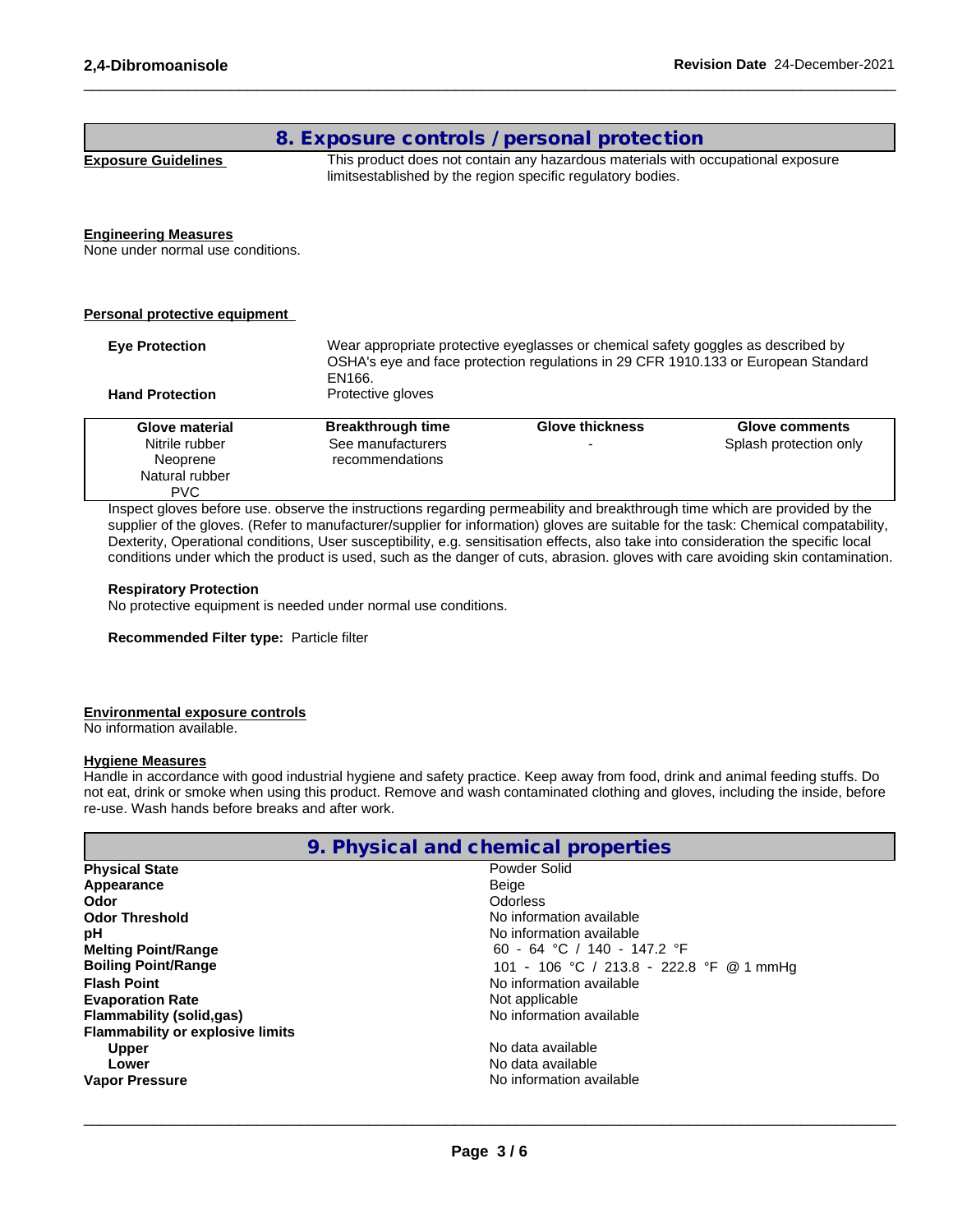| <b>Vapor Density</b>                   | Not applicable           |  |
|----------------------------------------|--------------------------|--|
| <b>Specific Gravity</b>                | No information available |  |
| <b>Solubility</b>                      | No information available |  |
| Partition coefficient; n-octanol/water | No data available        |  |
| <b>Autoignition Temperature</b>        | No information available |  |
| <b>Decomposition Temperature</b>       | No information available |  |
| <b>Viscosity</b>                       | Not applicable           |  |
| <b>Molecular Formula</b>               | C7 H6 Br2 O              |  |
| <b>Molecular Weight</b>                | 265.92                   |  |

 $\_$  ,  $\_$  ,  $\_$  ,  $\_$  ,  $\_$  ,  $\_$  ,  $\_$  ,  $\_$  ,  $\_$  ,  $\_$  ,  $\_$  ,  $\_$  ,  $\_$  ,  $\_$  ,  $\_$  ,  $\_$  ,  $\_$  ,  $\_$  ,  $\_$  ,  $\_$  ,  $\_$  ,  $\_$  ,  $\_$  ,  $\_$  ,  $\_$  ,  $\_$  ,  $\_$  ,  $\_$  ,  $\_$  ,  $\_$  ,  $\_$  ,  $\_$  ,  $\_$  ,  $\_$  ,  $\_$  ,  $\_$  ,  $\_$  ,

# **10. Stability and reactivity**

| <b>Reactive Hazard</b>          | None known, based on information available                                                    |  |  |  |
|---------------------------------|-----------------------------------------------------------------------------------------------|--|--|--|
| <b>Stability</b>                | Stable under normal conditions.                                                               |  |  |  |
| <b>Conditions to Avoid</b>      | Incompatible products.                                                                        |  |  |  |
| <b>Incompatible Materials</b>   | Strong oxidizing agents, Strong acids                                                         |  |  |  |
|                                 | Hazardous Decomposition Products Carbon monoxide (CO), Carbon dioxide (CO2), Hydrogen halides |  |  |  |
| <b>Hazardous Polymerization</b> | No information available.                                                                     |  |  |  |
| <b>Hazardous Reactions</b>      | None under normal processing.                                                                 |  |  |  |

# **11. Toxicological information**

## **Acute Toxicity**

| <b>Product Information</b>                                                                 |               | No acute toxicity information is available for this product |                                                                                          |              |             |               |  |
|--------------------------------------------------------------------------------------------|---------------|-------------------------------------------------------------|------------------------------------------------------------------------------------------|--------------|-------------|---------------|--|
| <b>Component Information</b><br><b>Toxicologically Synergistic</b><br><b>Products</b>      |               | No information available                                    |                                                                                          |              |             |               |  |
| Delayed and immediate effects as well as chronic effects from short and long-term exposure |               |                                                             |                                                                                          |              |             |               |  |
| <b>Irritation</b>                                                                          |               | No information available                                    |                                                                                          |              |             |               |  |
| <b>Sensitization</b>                                                                       |               | No information available                                    |                                                                                          |              |             |               |  |
| Carcinogenicity                                                                            |               |                                                             | The table below indicates whether each agency has listed any ingredient as a carcinogen. |              |             |               |  |
| Component                                                                                  | <b>CAS-No</b> | <b>IARC</b>                                                 | <b>NTP</b>                                                                               | <b>ACGIH</b> | <b>OSHA</b> | <b>Mexico</b> |  |
| 2.4 Dibromonnicale                                                                         | 21702944      | Not lieted                                                  | Not lieted                                                                               | Not lieted   | Not lieted  | Not lieted    |  |

| 21702-84-1<br>2,4-Dibromoanisole                                       | Not listed                | Not listed | Not listed | Not listed | Not listed |  |
|------------------------------------------------------------------------|---------------------------|------------|------------|------------|------------|--|
| <b>Mutagenic Effects</b>                                               | No information available  |            |            |            |            |  |
| <b>Reproductive Effects</b>                                            | No information available. |            |            |            |            |  |
| <b>Developmental Effects</b>                                           | No information available. |            |            |            |            |  |
| <b>Teratogenicity</b>                                                  | No information available. |            |            |            |            |  |
| <b>STOT - single exposure</b><br><b>STOT - repeated exposure</b>       | None known<br>None known  |            |            |            |            |  |
| <b>Aspiration hazard</b>                                               | No information available  |            |            |            |            |  |
| Symptoms / effects, both acute and No information available<br>delayed |                           |            |            |            |            |  |
| <b>Endocrine Disruptor Information</b>                                 | No information available  |            |            |            |            |  |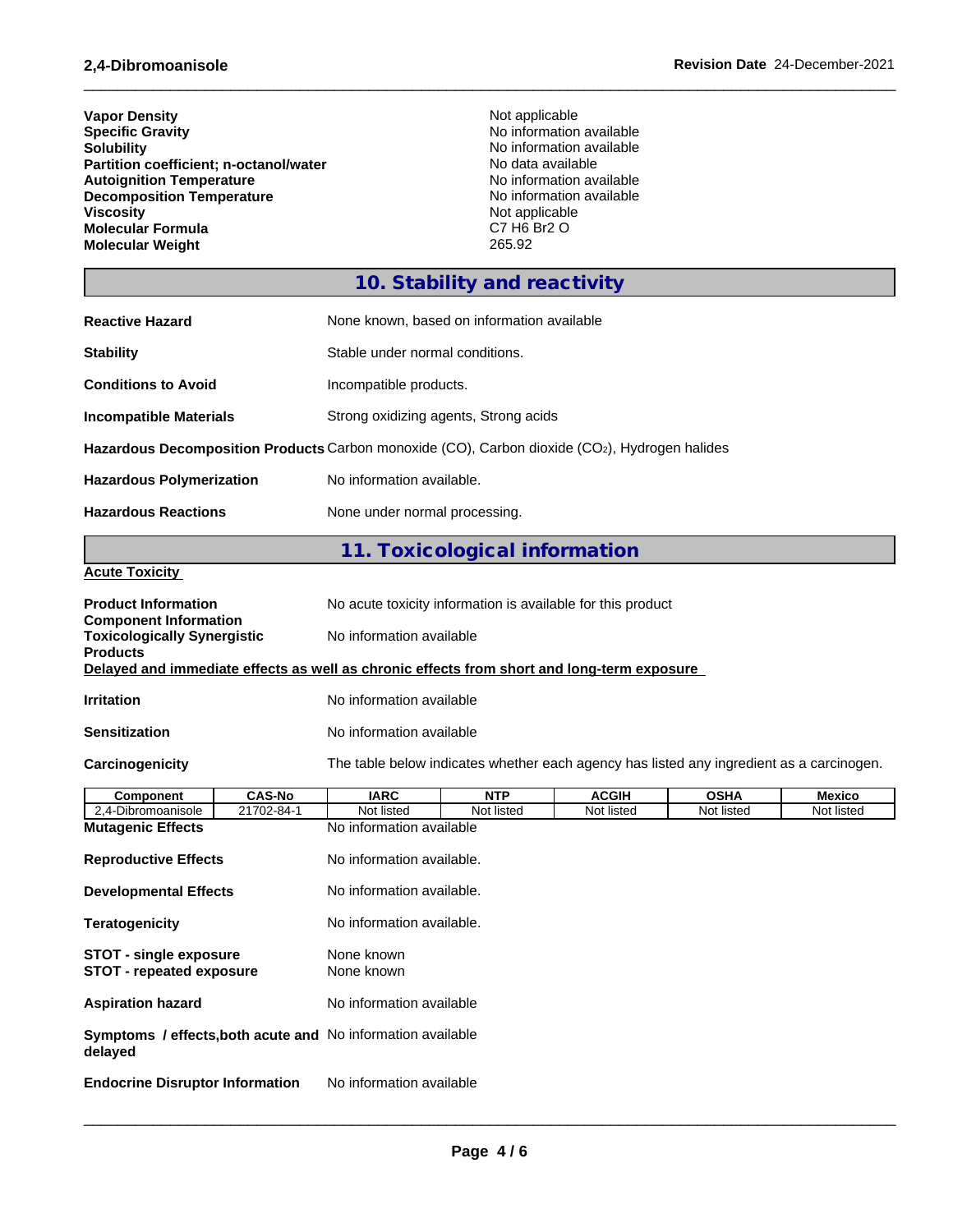**Other Adverse Effects** The toxicological properties have not been fully investigated.

 $\_$  ,  $\_$  ,  $\_$  ,  $\_$  ,  $\_$  ,  $\_$  ,  $\_$  ,  $\_$  ,  $\_$  ,  $\_$  ,  $\_$  ,  $\_$  ,  $\_$  ,  $\_$  ,  $\_$  ,  $\_$  ,  $\_$  ,  $\_$  ,  $\_$  ,  $\_$  ,  $\_$  ,  $\_$  ,  $\_$  ,  $\_$  ,  $\_$  ,  $\_$  ,  $\_$  ,  $\_$  ,  $\_$  ,  $\_$  ,  $\_$  ,  $\_$  ,  $\_$  ,  $\_$  ,  $\_$  ,  $\_$  ,  $\_$  ,

# **12. Ecological information Ecotoxicity**  Do not empty into drains. **Persistence and Degradability** No information available **Bioaccumulation/ Accumulation** No information available. **Mobility** No information available. **13. Disposal considerations Waste Disposal Methods** Chemical waste generators must determine whether a discarded chemical is classified as a hazardous waste. Chemical waste generators must also consult local, regional, and national hazardous waste regulations to ensure complete and accurate classification.

|                              | 14. Transport information  |
|------------------------------|----------------------------|
| <u>DOT</u>                   | Not regulated              |
| $\underline{\overline{TDG}}$ | Not regulated              |
| <b>IATA</b>                  | Not regulated              |
| <b>IMDG/IMO</b>              | Not regulated              |
|                              | 15. Regulatory information |

## **International Inventories**

| Component          | <b>CAS-No</b> | <b>DSL</b> | <b>NDSL</b> | <b>TSCA</b> | <b>TSCA Inventory</b><br>notification -<br><b>Active-Inactive</b> | <b>EINECS</b> | <b>ELINCS</b> | <b>NLP</b> |
|--------------------|---------------|------------|-------------|-------------|-------------------------------------------------------------------|---------------|---------------|------------|
| 2.4-Dibromoanisole | 21702-84-1    |            |             |             | -                                                                 | 244-536-5     |               |            |
|                    |               |            |             |             |                                                                   |               |               |            |

| <b>Component</b>                        | <b>CAS-No</b>            | 5000<br>ᇆᇰᇰ | <b>KEAL</b><br><b>KECL</b> | <b>ENCS</b> | <b>ISHL</b> | <b>TCSI</b> | AICS | <b>NZIoC</b> | <b>PICCS</b> |
|-----------------------------------------|--------------------------|-------------|----------------------------|-------------|-------------|-------------|------|--------------|--------------|
| $-$<br>romoanisole<br>$\mu$<br>◡<br>. . | 0.470c<br>- 284-∆ .<br>. |             |                            |             |             |             |      |              |              |

#### **Legend:**

X - Listed '-' - Not Listed

**KECL** - NIER number or KE number (http://ncis.nier.go.kr/en/main.do)

**DSL/NDSL** - Canadian Domestic Substances List/Non-Domestic Substances List

**TSCA** - United States Toxic Substances Control Act Section 8(b) Inventory

**EINECS/ELINCS** - European Inventory of Existing Commercial Chemical Substances/EU List of Notified Chemical Substances

**IECSC** - Chinese Inventory of Existing Chemical Substances

**KECL** - Korean Existing and Evaluated Chemical Substances

**ENCS** - Japanese Existing and New Chemical Substances

**AICS** - Australian Inventory of Chemical Substances

**PICCS** - Philippines Inventory of Chemicals and Chemical Substances

## **Canada**

SDS in compliance with provisions of information as set out in Canadian Standard - Part 4, Schedule 1 and 2 of the Hazardous Products Regulations (HPR) and meets the requirements of the HPR (Paragraph 13(1)(a) of the Hazardous Products Act (HPA)).

## **Other International Regulations**

## **Authorisation/Restrictions according to EU REACH**